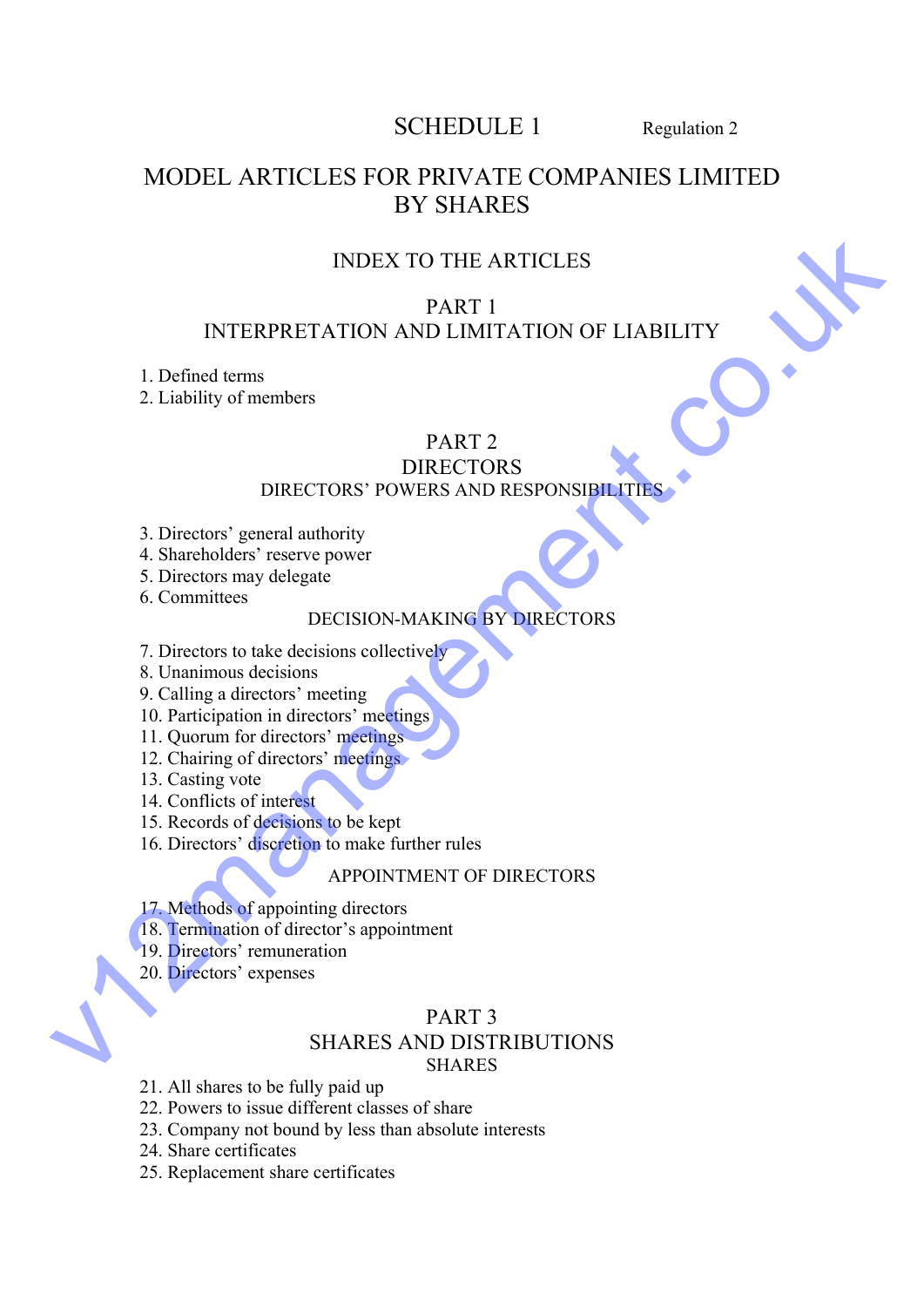- 26. Share transfers
- 27. Transmission of shares
- 28. Exercise of transmittees' rights
- 29. Transmittees bound by prior notices

### DIVIDENDS AND OTHER DISTRIBUTIONS

- 30. Procedure for declaring dividends
- 31. Payment of dividends and other distributions
- 32. No interest on distributions
- 33. Unclaimed distributions
- 34. Non-cash distributions
- 35. Waiver of distributions

### CAPITALISATION OF PROFITS

36. Authority to capitalise and appropriation of capitalised sums

### PART 4

# DECISION-MAKING BY SHAREHOLDERS 30. Procedure for declaring dividends<br>
22 No interest on distributions<br>
22 No interest on distributions<br>
23 No interest on distributions<br>
33 Unchained distributions<br>
34 Non-axes distributions<br>
43 Non-axes distributions<br>
CA

### ORGANISATION OF GENERAL MEETINGS

- 37. Attendance and speaking at general meetings
- 38. Quorum for general meetings
- 39. Chairing general meetings
- 40. Attendance and speaking by directors and non-shareholders
- 41. Adjournment

### VOTING AT GENERAL MEETINGS

- 42. Voting: general
- 43. Errors and disputes
- 44. Poll votes
- 45. Content of proxy notices
- 46. Delivery of proxy notices
- 47. Amendments to resolutions

# PART 5

### ADMINISTRATIVE ARRANGEMENTS

- 48. Means of communication to be used
- 49. Company seals
- 50. No right to inspect accounts and other records
- 51. Provision for employees on cessation of business

### DIRECTORS' INDEMNITY AND INSURANCE

- 52. Indemnity
- 53. Insurance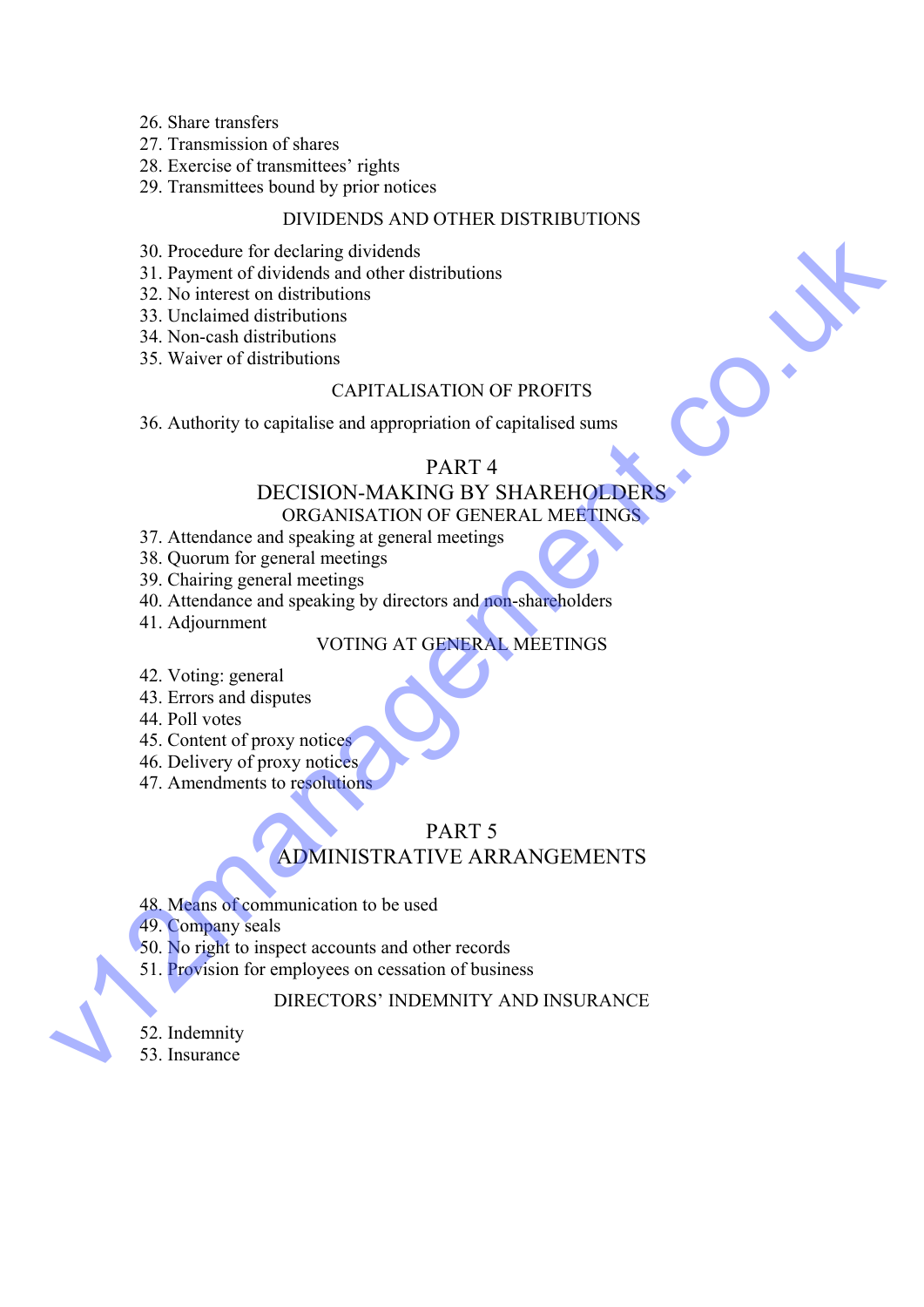### PART 1

### INTERPRETATION AND LIMITATION OF LIABILITY

### Defined terms

1. In the articles, unless the context requires otherwise— "articles" means the company's articles of association;

"bankruptcy" includes individual insolvency proceedings in a jurisdiction other than England and Wales or Northern Ireland which have an effect similar to that

of bankruptcy;

"chairman" has the meaning given in article 12;

"chairman of the meeting" has the meaning given in article 39;

"Companies Acts" means the Companies Acts (as defined in section 2 of the

Companies Act 2006), in so far as they apply to the company;

"director" means a director of the company, and includes any person occupying the position of director, by whatever name called;

"distribution recipient" has the meaning given in article 31;

"document" includes, unless otherwise specified, any document sent or supplied in electronic form;

"electronic form" has the meaning given in section 1168 of the Companies Act 2006;

"fully paid" in relation to a share, means that the nominal value and any premium to be paid to the company in respect of that share have been paid to the company; "hard copy form" has the meaning given in section 1168 of the Companies Act 2006; **Example a track of the control of the states of denoting the control of the company is and the company is and the company is and the state of the analysis of the metallic of the denoting the metallic of the denoting time** 

"holder" in relation to shares means the person whose name is entered in the register of

members as the holder of the shares;

"instrument" means a document in hard copy form;

"ordinary resolution" has the meaning given in section 282 of the Companies Act 2006;

"paid" means paid or credited as paid;

"participate", in relation to a directors' meeting, has the meaning given in article 10;

"proxy notice" has the meaning given in article 45;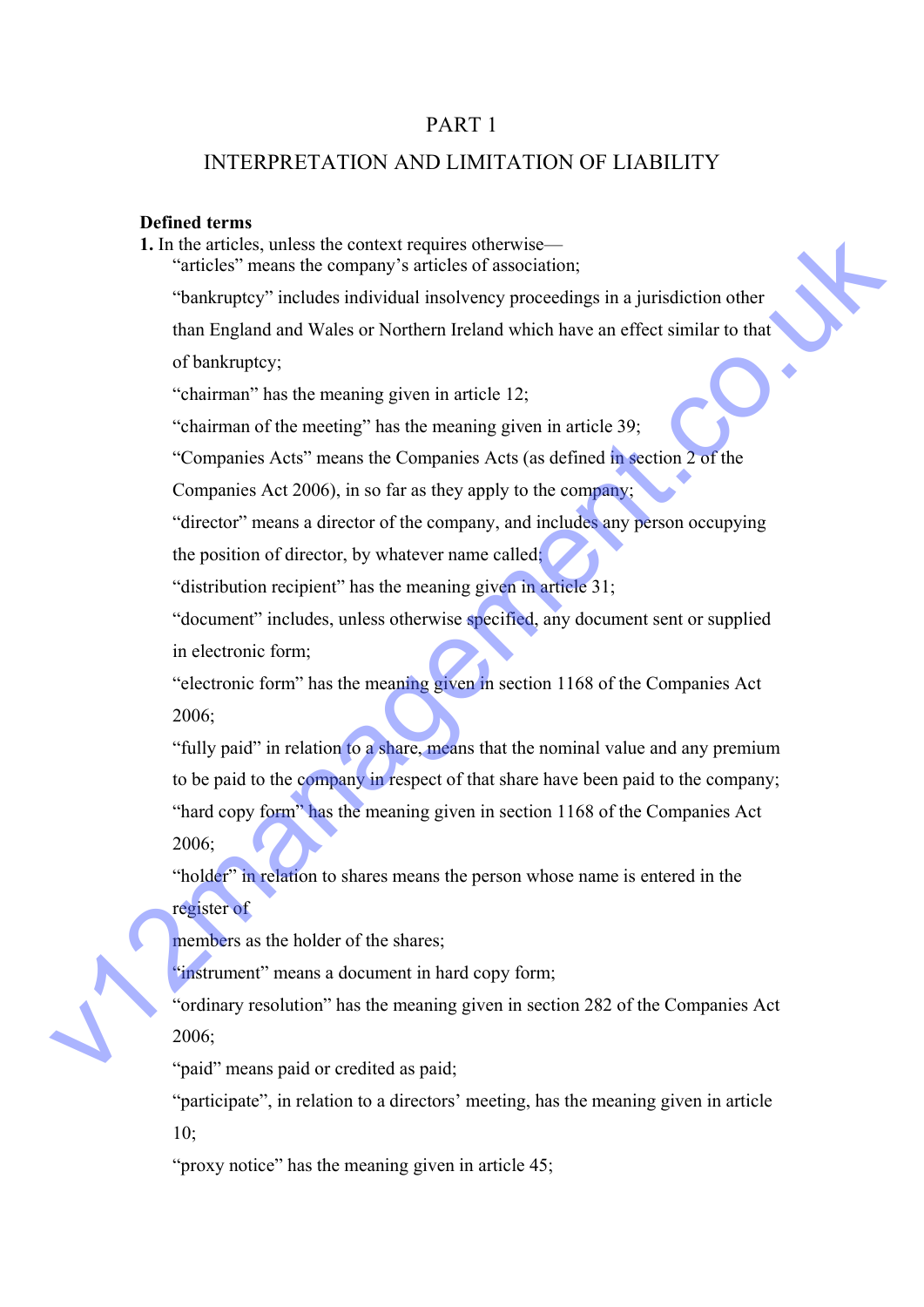"shareholder" means a person who is the holder of a share;

"shares" means shares in the company;

"special resolution" has the meaning given in section 283 of the Companies Act 2006;

"subsidiary" has the meaning given in section 1159 of the Companies Act 2006;

"transmittee" means a person entitled to a share by reason of the death or

bankruptcy of a

shareholder or otherwise by operation of law; and

"writing" means the representation or reproduction of words, symbols or other

information in a visible form by any method or combination of methods, whether

sent or supplied in electronic form or otherwise.

Unless the context otherwise requires, other words or expressions contained in these articles bear the same meaning as in the Companies Act 2006 as in force on the date when these articles become binding on the company. valued impair and the meaning given in section 1159 of the Companies Act 2006;<br>
"transmittec" means a person entitled to a share by reason of the death or<br>
banknethelder or otherwise by operation of raw, and<br>
"writing" mea

### Liability of members

2. The liability of the members is limited to the amount, if any, unpaid on the shares held by them.

# PART 2 **DIRECTORS**

# DIRECTORS' POWERS AND RESPONSIBILITIES

### Directors' general authority

3. Subject to the articles, the directors are responsible for the management of the company's business, for which purpose they may exercise all the powers of the company.

### Shareholders' reserve power

 $4 - (1)$  The shareholders may, by special resolution, direct the directors to take, or refrain from taking, specified action.

(2) No such special resolution invalidates anything which the directors have done before the passing of the resolution.

### Directors may delegate

5.—(1) Subject to the articles, the directors may delegate any of the powers which are conferred on them under the articles—

(a) to such person or committee;

(b) by such means (including by power of attorney);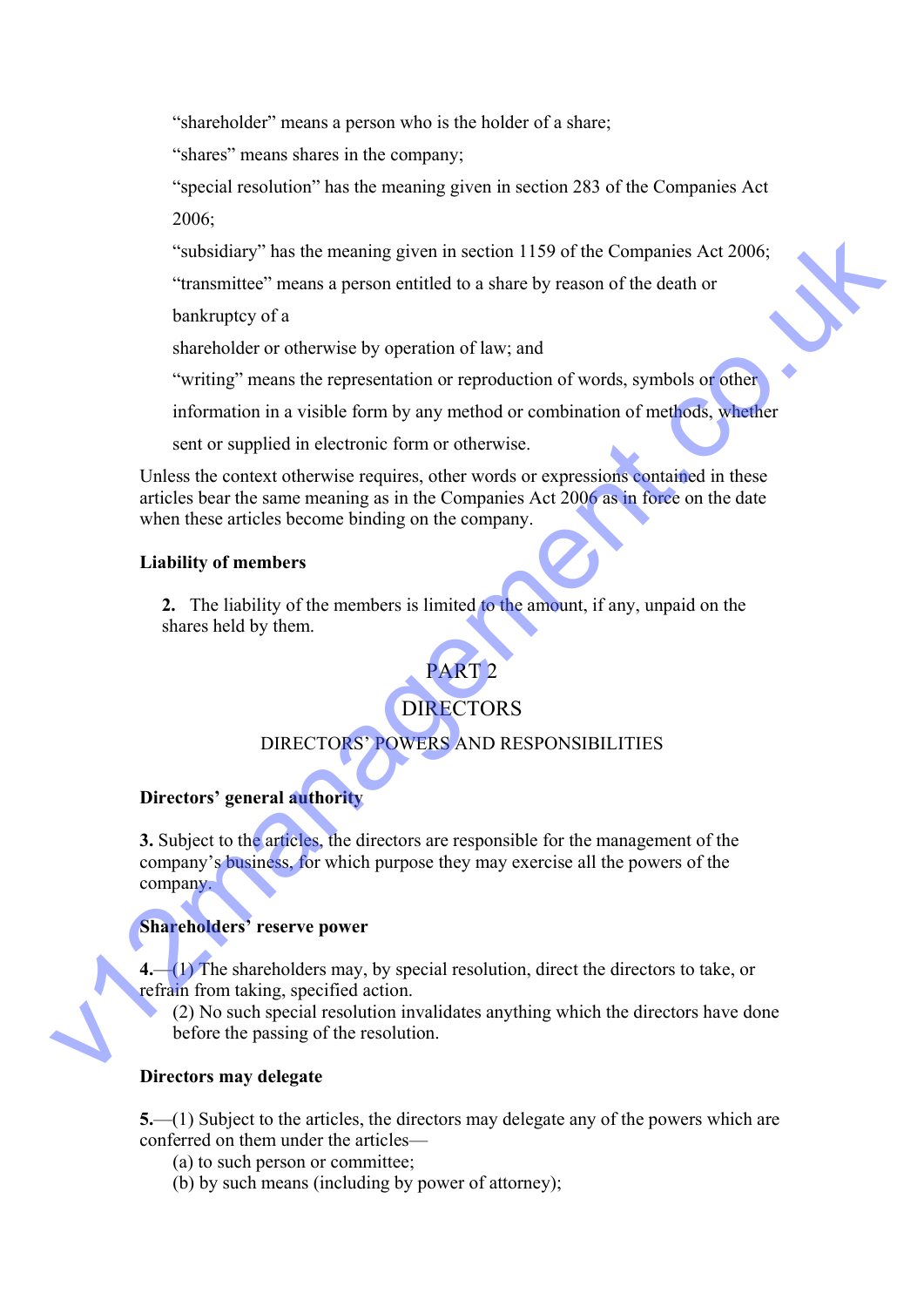(c) to such an extent;

(d) in relation to such matters or territories; and

(e) on such terms and conditions;

as they think fit.

(2) If the directors so specify, any such delegation may authorise further delegation of the

directors' powers by any person to whom they are delegated.

(3) The directors may revoke any delegation in whole or part, or alter its terms and conditions.

### **Committees**

6.—(1) Committees to which the directors delegate any of their powers must follow procedures which are based as far as they are applicable on those provisions of the articles which govern the taking of decisions by directors.

(2) The directors may make rules of procedure for all or any committees, which prevail over rules derived from the articles if they are not consistent with them.

### DECISION-MAKING BY DIRECTORS

### Directors to take decisions collectively

7.—(1) The general rule about decision-making by directors is that any decision of the directors must be either a majority decision at a meeting or a decision taken in accordance with article 8. The directors' powers by any person to whom they are delegated.<br>
directors' powers by any person to whom they are delegated.<br>
(3) The directors may revolec any delegation in whole or part, or alter its terms and<br>
conditio

 $(2)$  If—

(a) the company only has one director, and

(b) no provision of the articles requires it to have more than one director, the general rule does not apply, and the director may take decisions without regard to any of the provisions of the articles relating to directors' decision-making.

### Unanimous decisions

8.—(1) A decision of the directors is taken in accordance with this article when all eligible directors indicate to each other by any means that they share a common view on a matter.

(2) Such a decision may take the form of a resolution in writing, copies of which have been signed by each eligible director or to which each eligible director has otherwise indicated agreement in writing.

(3) References in this article to eligible directors are to directors who would have been entitled to vote on the matter had it been proposed as a resolution at a directors' meeting.

(4) A decision may not be taken in accordance with this article if the eligible directors would not have formed a quorum at such a meeting.

### Calling a directors' meeting

9.—(1) Any director may call a directors' meeting by giving notice of the meeting to the

directors or by authorising the company secretary (if any) to give such notice.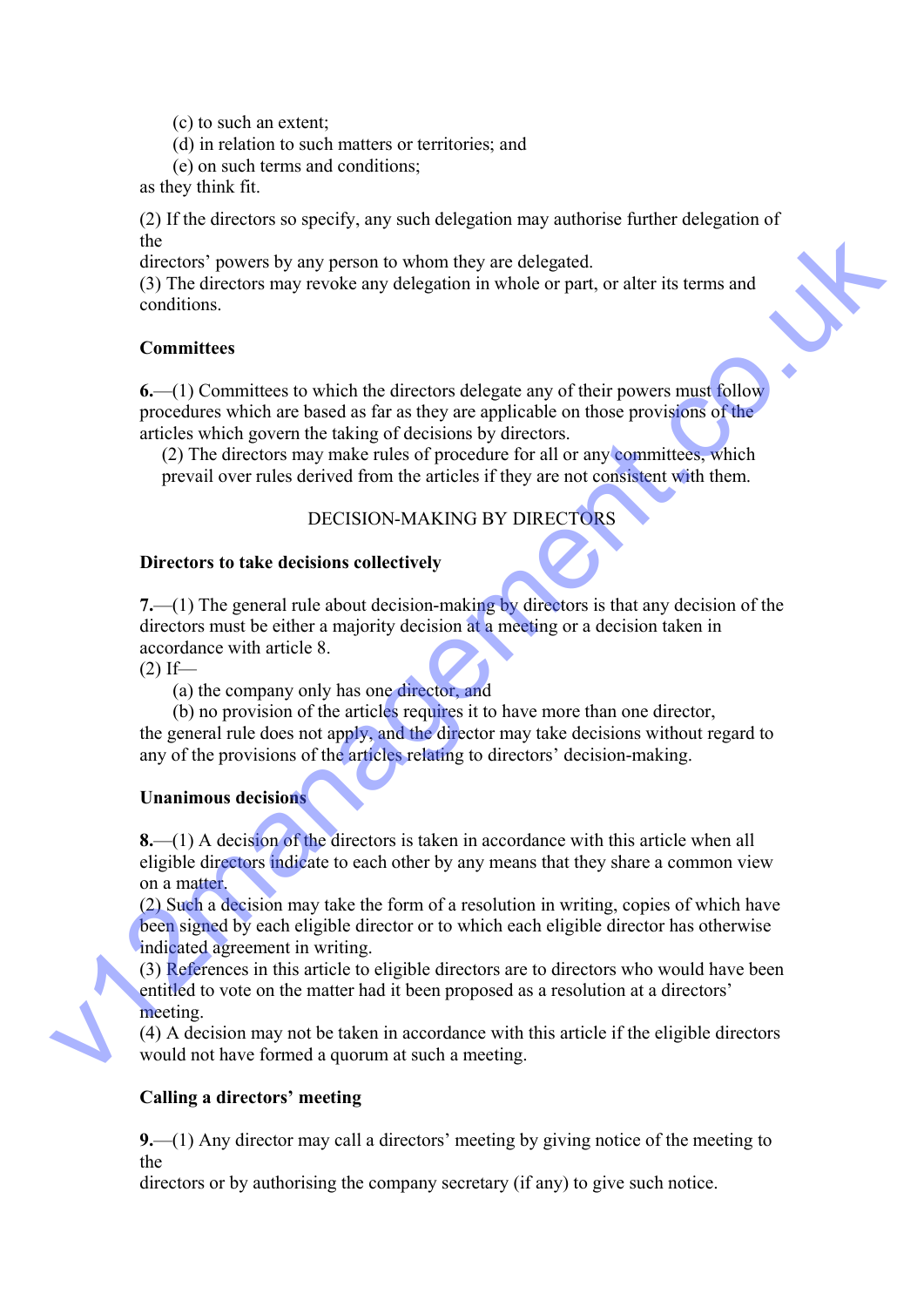(2) Notice of any directors' meeting must indicate—

(a) its proposed date and time;

(b) where it is to take place; and

(c) if it is anticipated that directors participating in the meeting will not be in the same place, how it is proposed that they should communicate with each other during the meeting.

(3) Notice of a directors' meeting must be given to each director, but need not be in writing.

(4) Notice of a directors' meeting need not be given to directors who waive their entitlement to notice of that meeting, by giving notice to that effect to the company not more than 7 days after the date on which the meeting is held. Where such notice is given after the meeting has been held, that does not affect the validity of the meeting, or of any business conducted at it. (f) the method of the method is the method of the method of the method of the method of the method of the state of the state of the state of the state of the state of the state of the state of the state of the state of th

### Participation in directors' meetings

10.—(1) Subject to the articles, directors participate in a directors' meeting, or part of a

directors' meeting, when—

(a) the meeting has been called and takes place in accordance with the articles, and

(b) they can each communicate to the others any information or opinions they have on any particular item of the business of the meeting.

(2) In determining whether directors are participating in a directors' meeting, it is irrelevant where any director is or how they communicate with each other.

(3) If all the directors participating in a meeting are not in the same place, they may decide that the meeting is to be treated as taking place wherever any of them is.

### Quorum for directors' meetings

11.—(1) At a directors' meeting, unless a quorum is participating, no proposal is to be voted on, except a proposal to call another meeting.

(2) The quorum for directors' meetings may be fixed from time to time by a decision of the directors, but it must never be less than two, and unless otherwise fixed it is two.

(3) If the total number of directors for the time being is less than the quorum required, the

directors must not take any decision other than a decision—

(a) to appoint further directors, or

(b) to call a general meeting so as to enable the shareholders to appoint further directors.

### Chairing of directors' meetings

12.—(1) The directors may appoint a director to chair their meetings.

(2) The person so appointed for the time being is known as the chairman.

(3) The directors may terminate the chairman's appointment at any time.

(4) If the chairman is not participating in a directors' meeting within ten minutes of the time at which it was to start, the participating directors must appoint one of themselves to chair it.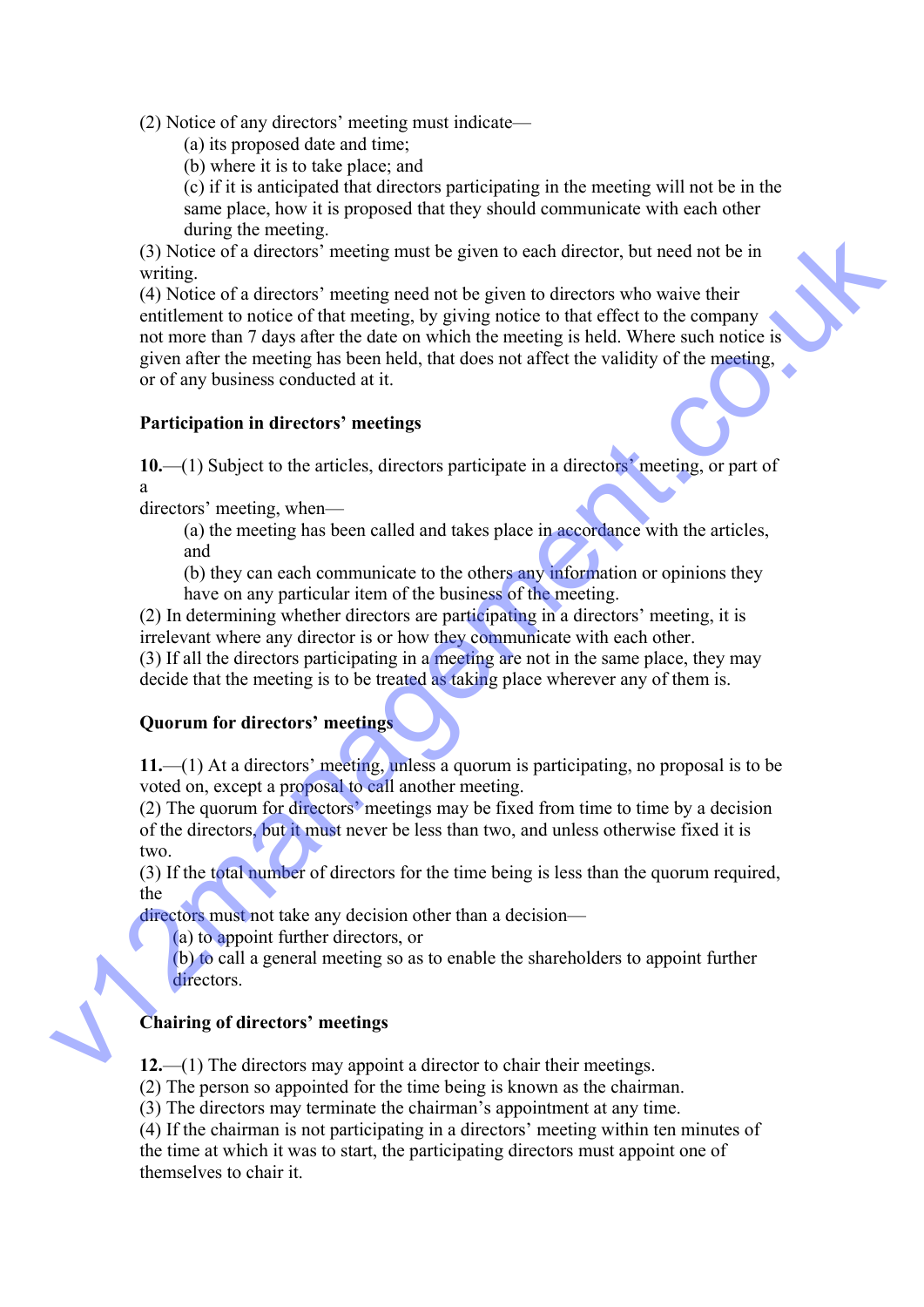### Casting vote

13.—(1) If the numbers of votes for and against a proposal are equal, the chairman or other director chairing the meeting has a casting vote.

(2) But this does not apply if, in accordance with the articles, the chairman or other director is not to be counted as participating in the decision-making process for quorum or voting purposes.

### Conflicts of interest

14.—(1) If a proposed decision of the directors is concerned with an actual or proposed

transaction or arrangement with the company in which a director is interested, that director is not to be counted as participating in the decision-making process for quorum or voting purposes.

(2) But if paragraph (3) applies, a director who is interested in an actual or proposed transaction or arrangement with the company is to be counted as participating in the decision-making process for quorum and voting purposes.

(3) This paragraph applies when—

(a) the company by ordinary resolution disapplies the provision of the articles which would otherwise prevent a director from being counted as participating in the decision-making process;

(b) the director's interest cannot reasonably be regarded as likely to give rise to a conflict of interest; or

(c) the director's conflict of interest arises from a permitted cause.

(4) For the purposes of this article, the following are permitted causes—

(a) a guarantee given, or to be given, by or to a director in respect of an obligation incurred by or on behalf of the company or any of its subsidiaries; (b) subscription, or an agreement to subscribe, for shares or other securities of the company or any of its subsidiaries, or to underwrite, sub-underwrite, or guarantee subscription for any such shares or securities; and

(c) arrangements pursuant to which benefits are made available to employees and directors or former employees and directors of the company or any of its subsidiaries which do not provide special benefits for directors or former directors.

(5) For the purposes of this article, references to proposed decisions and decisionmaking

processes include any directors' meeting or part of a directors' meeting.

(6) Subject to paragraph (7), if a question arises at a meeting of directors or of a committee of directors as to the right of a director to participate in the meeting (or part of the meeting) for voting or quorum purposes, the question may, before the conclusion of the meeting, be referred to the chairman whose ruling in relation to any director other than the chairman is to be final and conclusive. (2) But this does not apply it, m according with the article, the chairman or obting the disconsistent of the control of the control of the control of the control of the control of the control of the control of the contro

(7) If any question as to the right to participate in the meeting (or part of the meeting) should arise in respect of the chairman, the question is to be decided by a decision of the directors at that meeting, for which purpose the chairman is not to be counted as participating in the meeting (or that part of the meeting) for voting or quorum purposes.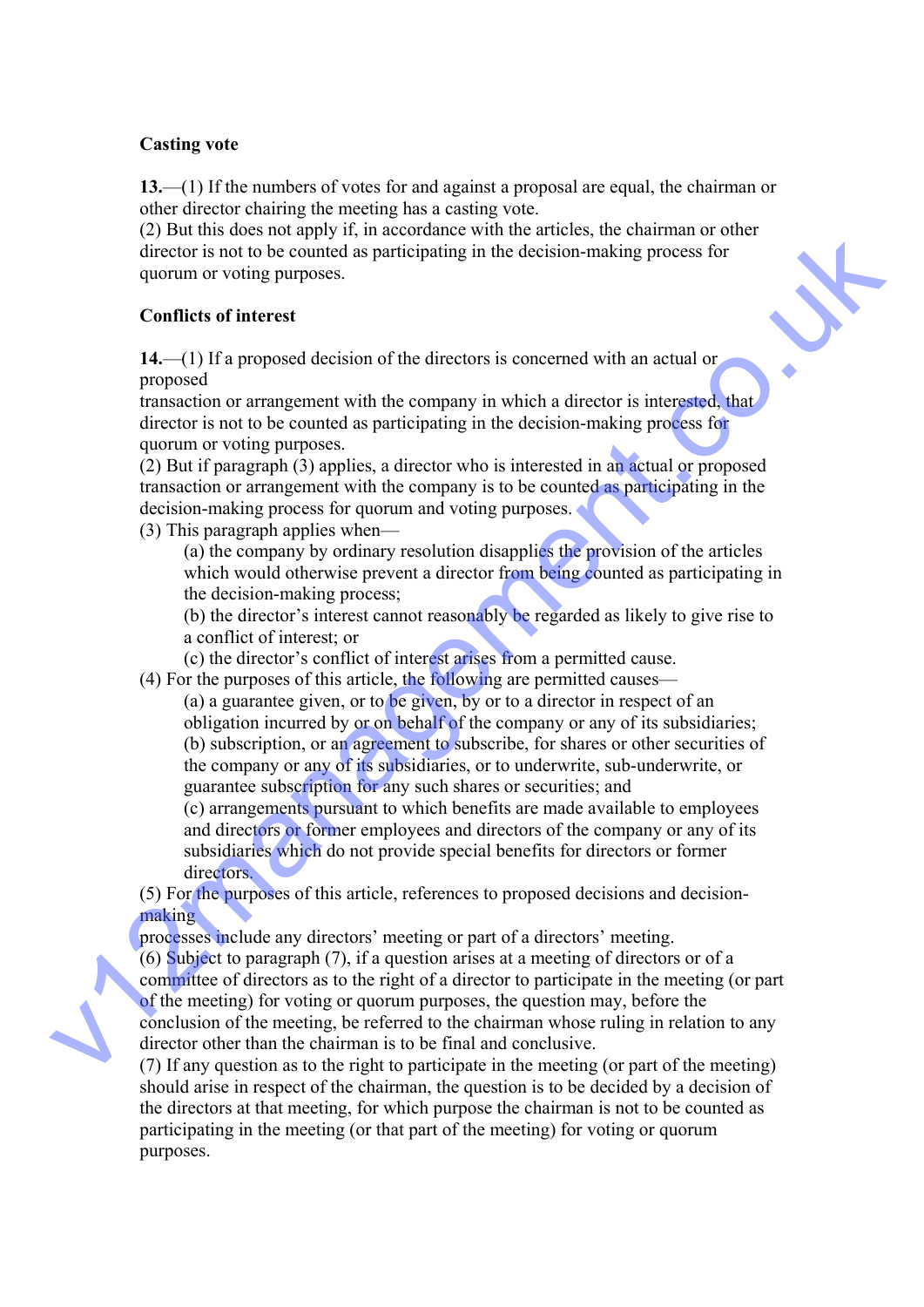### Records of decisions to be kept

15. The directors must ensure that the company keeps a record, in writing, for at least 10 years from the date of the decision recorded, of every unanimous or majority decision taken by the directors.

### Directors' discretion to make further rules

16. Subject to the articles, the directors may make any rule which they think fit about how they take decisions, and about how such rules are to be recorded or communicated to directors.

### APPOINTMENT OF DIRECTORS

### Methods of appointing directors

 $17.$ —(1) Any person who is willing to act as a director, and is permitted by law to do so, may be appointed to be a director—

- (a) by ordinary resolution, or
- (b) by a decision of the directors.

(2) In any case where, as a result of death, the company has no shareholders and no directors, the personal representatives of the last shareholder to have died have the right, by notice in writing, to appoint a person to be a director.

(3) For the purposes of paragraph (2), where 2 or more shareholders die in circumstances

rendering it uncertain who was the last to die, a younger shareholder is deemed to have survived an older shareholder.

### Termination of director's appointment

18. A person ceases to be a director as soon as—

(a) that person ceases to be a director by virtue of any provision of the Companies Act 2006 or is prohibited from being a director by law;

(b) a bankruptcy order is made against that person;

(c) a composition is made with that person's creditors generally in satisfaction of that

person's debts;

(d) a registered medical practitioner who is treating that person gives a written opinion to the company stating that that person has become physically or mentally incapable of acting as a director and may remain so for more than three months; Directors' discretion to make further rules<br>
16. Subject to the articles, the directors may make any rule which they think fit about<br>
how they take decisions, and about how such rules are to be recorded or<br>
communicated t

### (e) [paragraph omitted pursuant to The Mental Health (Discrimination) Act 2013]

(f) notification is received by the company from the director that the director is resigning from office, and such resignation has taken effect in accordance with its terms.

### Directors' remuneration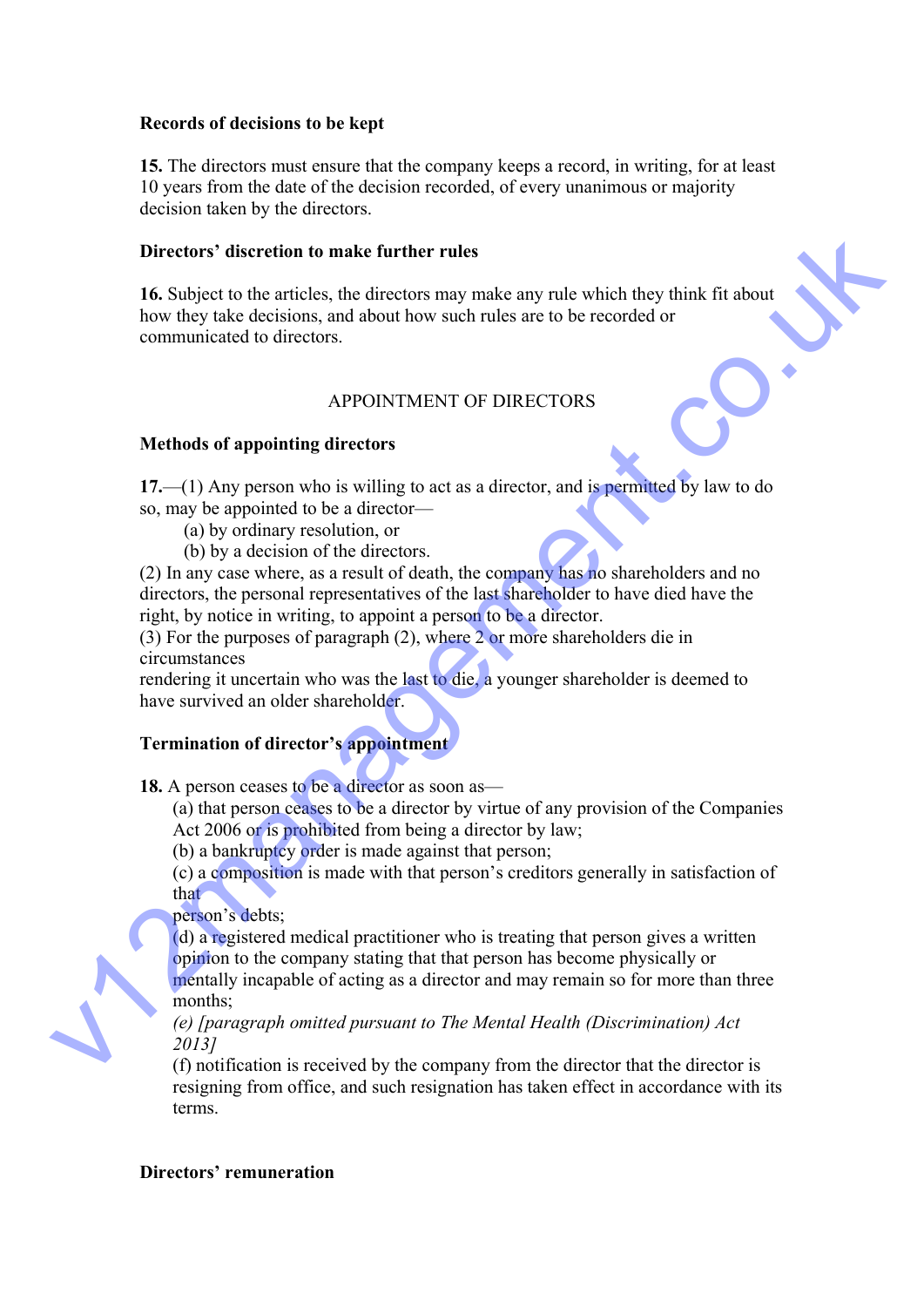19.—(1) Directors may undertake any services for the company that the directors decide.

(2) Directors are entitled to such remuneration as the directors determine—

(a) for their services to the company as directors, and

(b) for any other service which they undertake for the company.

(3) Subject to the articles, a director's remuneration may—

(a) take any form, and

(b) include any arrangements in connection with the payment of a pension, allowance or gratuity, or any death, sickness or disability benefits, to or in respect of that director.

(4) Unless the directors decide otherwise, directors' remuneration accrues from day to day.

(5) Unless the directors decide otherwise, directors are not accountable to the company for any remuneration which they receive as directors or other officers or employees of the company's subsidiaries or of any other body corporate in which the company is interested. (b) for any other service which they undertake for the company.<br>
(c) Subject to the articles, a director's remuneration may-<br>
(c) include any arrangements in connection with the payment of a pension,<br>
(b) include any arran

### Directors' expenses

20. The company may pay any reasonable expenses which the directors properly incur in

connection with their attendance at—

(a) meetings of directors or committees of directors,

(b) general meetings, or

(c) separate meetings of the holders of any class of shares or of debentures of the company, or otherwise in connection with the exercise of their powers and the discharge of their responsibilities in relation to the company.

# PART 3

### SHARES AND DISTRIBUTIONS

SHARES

### All shares to be fully paid up

21.—(1) No share is to be issued for less than the aggregate of its nominal value and any

premium to be paid to the company in consideration for its issue.

(2) This does not apply to shares taken on the formation of the company by the subscribers to the company's memorandum.

### Powers to issue different classes of share

22.—(1) Subject to the articles, but without prejudice to the rights attached to any existing share, the company may issue shares with such rights or restrictions as may be determined by ordinary resolution.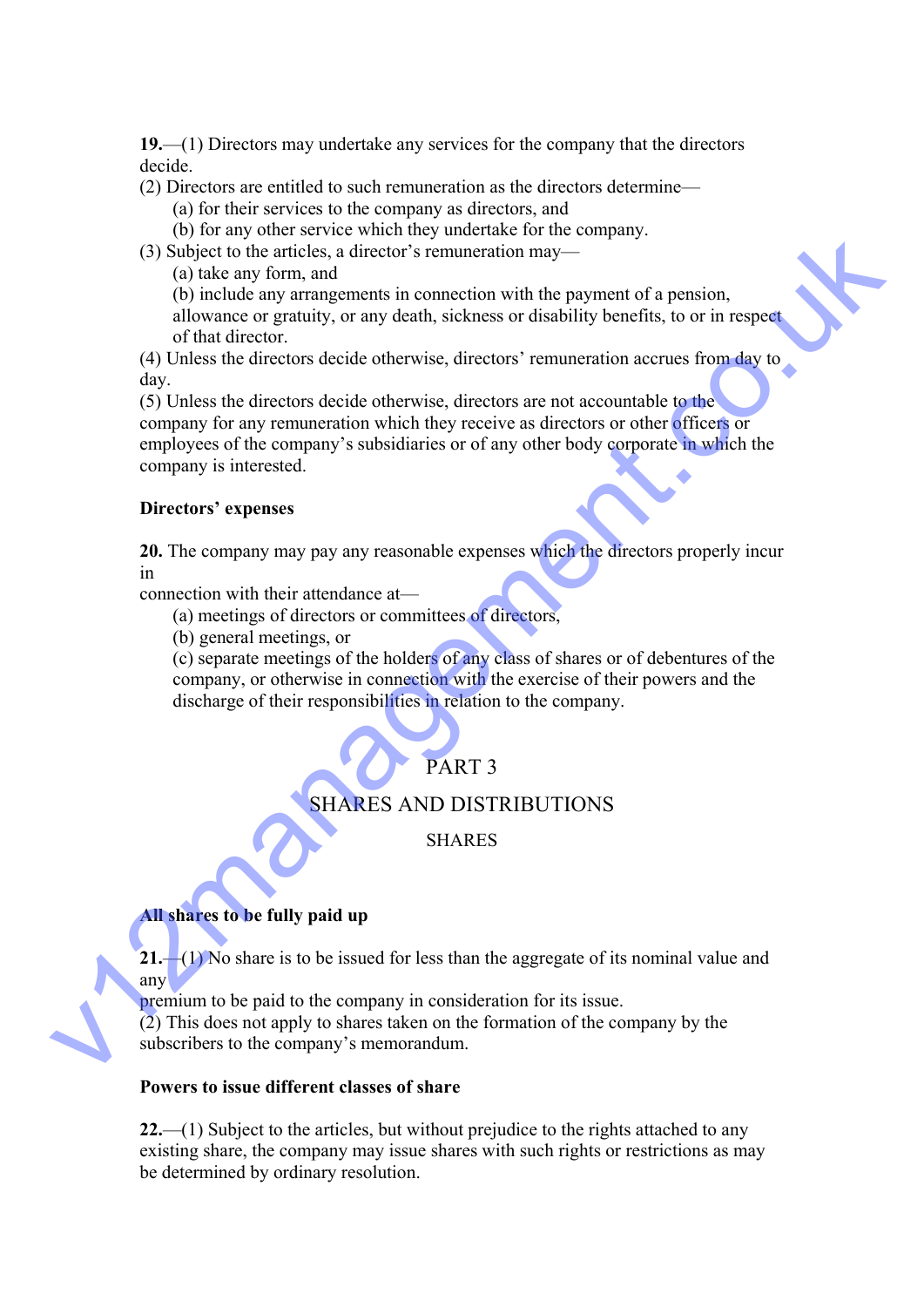(2) The company may issue shares which are to be redeemed, or are liable to be redeemed at the option of the company or the holder, and the directors may determine the terms, conditions and manner of redemption of any such shares.

### Company not bound by less than absolute interests

23. Except as required by law, no person is to be recognised by the company as holding any share upon any trust, and except as otherwise required by law or the articles, the company is not in any way to be bound by or recognise any interest in a share other than the holder's absolute ownership of it and all the rights attaching to it. 23. Except as required by law, no person is to be recognised by the company as<br>helding any share upon my instal and except as of<br>between equinomy is not imaging way to be bound by arr recognise any interest in a<br>share oth

### Share certificates

24.—(1) The company must issue each shareholder, free of charge, with one or more certificates in respect of the shares which that shareholder holds.

(2) Every certificate must specify—

- (a) in respect of how many shares, of what class, it is issued;
- (b) the nominal value of those shares;
- (c) that the shares are fully paid; and
- (d) any distinguishing numbers assigned to them.
- (3) No certificate may be issued in respect of shares of more than one class.
- (4) If more than one person holds a share, only one certificate may be issued in respect of it.
- (5) Certificates must—
	- (a) have affixed to them the company's common seal, or
	- (b) be otherwise executed in accordance with the Companies Acts.

### Replacement share certificates

25.—(1) If a certificate issued in respect of a shareholder's shares is—

(a) damaged or defaced, or

(b) said to be lost, stolen or destroyed, that shareholder is entitled to be issued with a replacement certificate in respect of the same shares.

(2) A shareholder exercising the right to be issued with such a replacement certificate—

(a) may at the same time exercise the right to be issued with a single certificate or separate certificates;

(b) must return the certificate which is to be replaced to the company if it is damaged or defaced; and

(c) must comply with such conditions as to evidence, indemnity and the payment of a

reasonable fee as the directors decide.

### Share transfers

26.—(1) Shares may be transferred by means of an instrument of transfer in any usual form or any other form approved by the directors, which is executed by or on behalf of the transferor.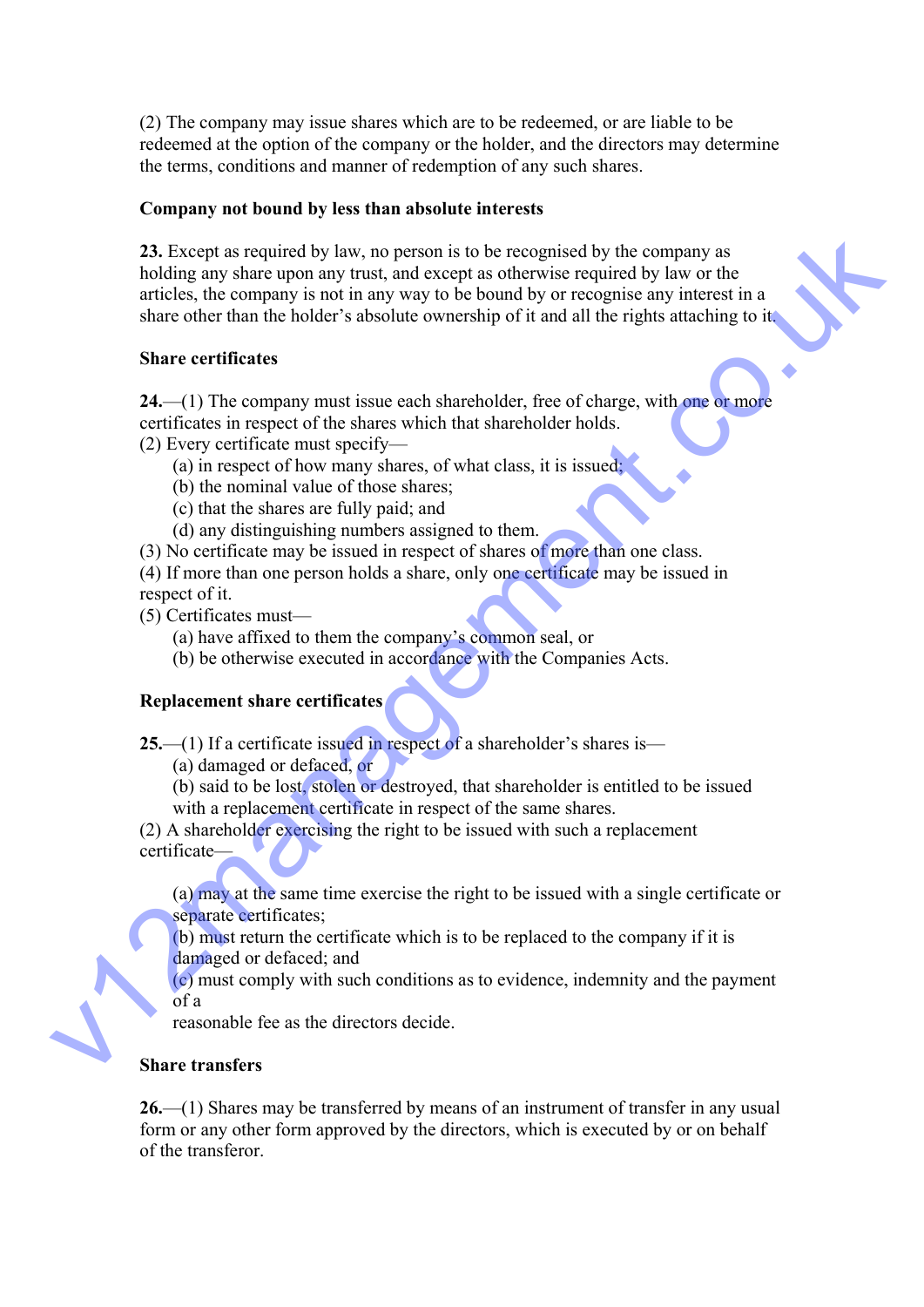(2) No fee may be charged for registering any instrument of transfer or other document relating to or affecting the title to any share.

(3) The company may retain any instrument of transfer which is registered.

(4) The transferor remains the holder of a share until the transferee's name is entered in the register of members as holder of it.

(5) The directors may refuse to register the transfer of a share, and if they do so, the instrument of transfer must be returned to the transferee with the notice of refusal unless they suspect that the proposed transfer may be fraudulent.

### Transmission of shares

 $27.$ —(1) If title to a share passes to a transmittee, the company may only recognise the

transmittee as having any title to that share.

(2) A transmittee who produces such evidence of entitlement to shares as the directors may properly require—

(a) may, subject to the articles, choose either to become the holder of those shares or to have them transferred to another person, and

(b) subject to the articles, and pending any transfer of the shares to another person, has the same rights as the holder had.

(3) But transmittees do not have the right to attend or vote at a general meeting, or agree to a proposed written resolution, in respect of shares to which they are entitled, by reason of the holder's death or bankruptcy or otherwise, unless they become the holders of those shares. (5) The directors may refinies to register the rransfer of a share, and if they do so, the<br>
instrument of massler must be returned to the transferes with the notice of refusal<br>
unless they surport that the proposed transf

### Exercise of transmittees' rights

28.—(1) Transmittees who wish to become the holders of shares to which they have become entitled must notify the company in writing of that wish.

(2) If the transmittee wishes to have a share transferred to another person, the transmittee must execute an instrument of transfer in respect of it.

(3) Any transfer made or executed under this article is to be treated as if it were made or

executed by the person from whom the transmittee has derived rights in respect of the share, and as if the event which gave rise to the transmission had not occurred. Transmittees bound by prior notices

29. If a notice is given to a shareholder in respect of shares and a transmittee is entitled to those shares, the transmittee is bound by the notice if it was given to the shareholder before the transmittee's name has been entered in the register of members.

### DIVIDENDS AND OTHER DISTRIBUTIONS

### Procedure for declaring dividends

30.—(1) The company may by ordinary resolution declare dividends, and the directors may decide to pay interim dividends.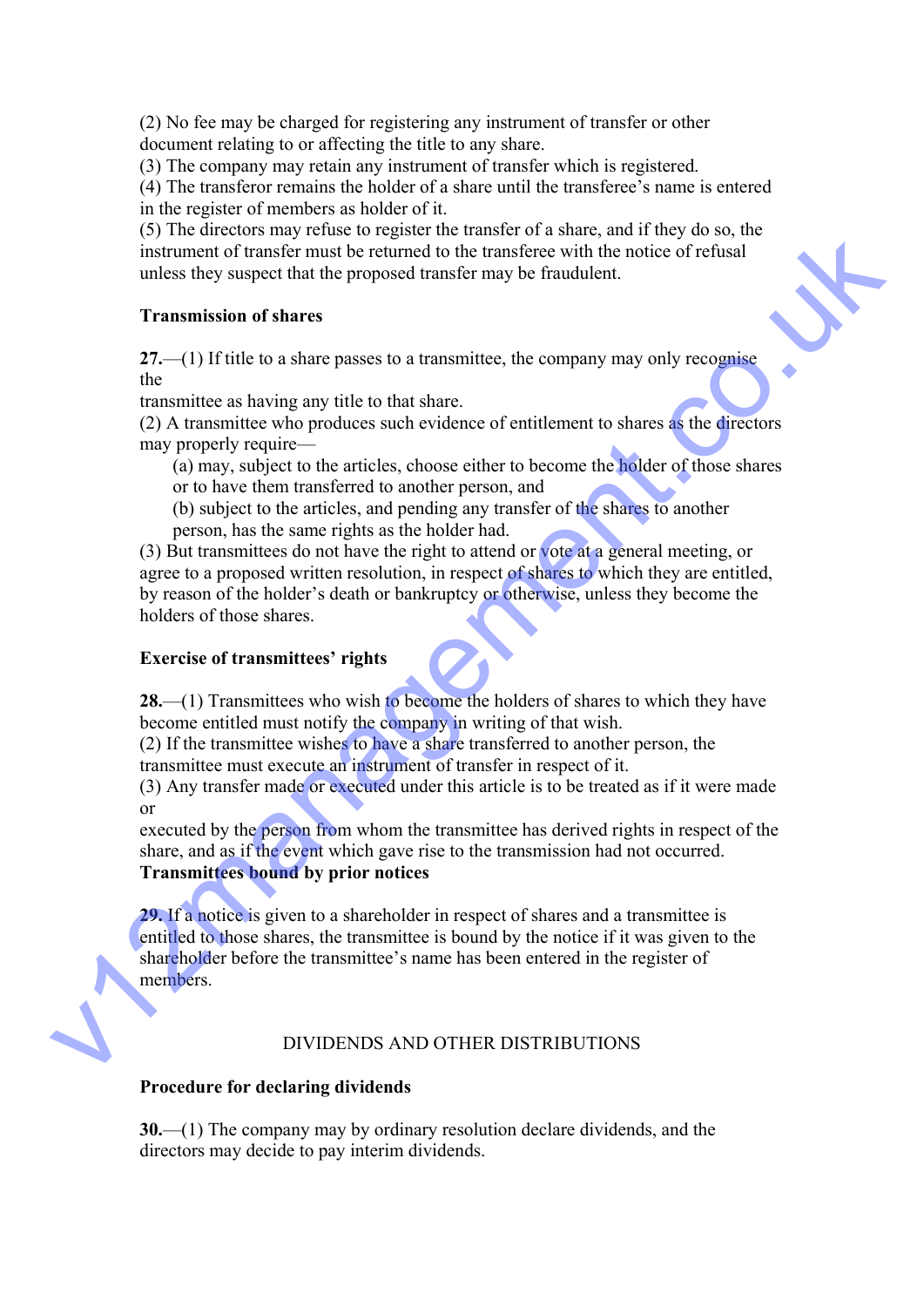(2) A dividend must not be declared unless the directors have made a recommendation as to its amount. Such a dividend must not exceed the amount recommended by the directors.

(3) No dividend may be declared or paid unless it is in accordance with shareholders' respective rights.

(4) Unless the shareholders' resolution to declare or directors' decision to pay a dividend, or the terms on which shares are issued, specify otherwise, it must be paid by reference to each shareholder's holding of shares on the date of the resolution or decision to declare or pay it.

(5) If the company's share capital is divided into different classes, no interim dividend may be paid on shares carrying deferred or non-preferred rights if, at the time of payment, any preferential dividend is in arrear.

(6) The directors may pay at intervals any dividend payable at a fixed rate if it appears to them that the profits available for distribution justify the payment.

(7) If the directors act in good faith, they do not incur any liability to the holders of shares

conferring preferred rights for any loss they may suffer by the lawful payment of an interim dividend on shares with deferred or non-preferred rights.

### Payment of dividends and other distributions

 $31$ .—(1) Where a dividend or other sum which is a distribution is payable in respect of a share, it must be paid by one or more of the following means—

(a) transfer to a bank or building society account specified by the distribution recipient either in writing or as the directors may otherwise decide;

(b) sending a cheque made payable to the distribution recipient by post to the distribution recipient at the distribution recipient's registered address (if the distribution recipient is a holder of the share), or (in any other case) to an address specified by the distribution recipient either in writing or as the directors may otherwise decide; (4) Onlies this shortchlocker resolution to decision or denotes decision to pay a<br>dividend, or the terms on which shares are issued, specify otherwise, it must be paid<br>by reference to each shareholder's holding of shares

(c) sending a cheque made payable to such person by post to such person at such address as the distribution recipient has specified either in writing or as the directors may otherwise decide; or

(d) any other means of payment as the directors agree with the distribution recipient either in writing or by such other means as the directors decide.

(2) In the articles, "the distribution recipient" means, in respect of a share in respect of which a dividend or other sum is payable—

(a) the holder of the share; or

(b) if the share has two or more joint holders, whichever of them is named first in the register of members; or

(c) if the holder is no longer entitled to the share by reason of death or bankruptcy, or

otherwise by operation of law, the transmittee.

### No interest on distributions

32. The company may not pay interest on any dividend or other sum payable in respect of a share unless otherwise provided by—

(a) the terms on which the share was issued, or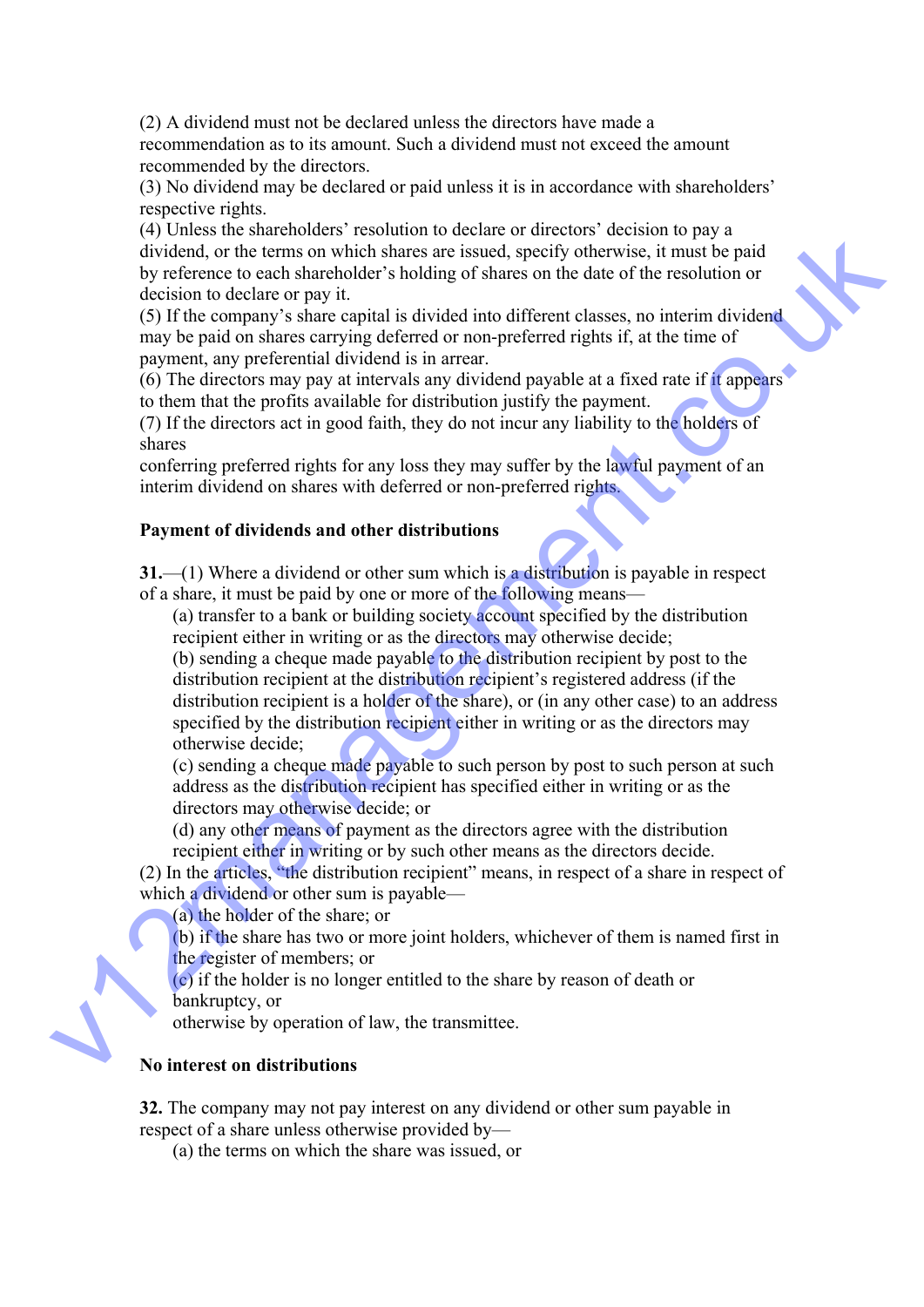(b) the provisions of another agreement between the holder of that share and the company.

### Unclaimed distributions

33.—(1) All dividends or other sums which are—

(a) payable in respect of shares, and

(b) unclaimed after having been declared or become payable,

may be invested or otherwise made use of by the directors for the benefit of the company until claimed.

(2) The payment of any such dividend or other sum into a separate account does not make the company a trustee in respect of it.

 $(3)$  If—

(a) twelve years have passed from the date on which a dividend or other sum became due for payment, and

(b) the distribution recipient has not claimed it,

the distribution recipient is no longer entitled to that dividend or other sum and it ceases to remain owing by the company.

### Non-cash distributions

34.—(1) Subject to the terms of issue of the share in question, the company may, by ordinary resolution on the recommendation of the directors, decide to pay all or part of a dividend or other distribution payable in respect of a share by transferring noncash assets of equivalent value (including, without limitation, shares or other securities in any company). 33. (1) All divided or order sums which are<br>
(b) myable in respect of shares, and<br>
(b) myable in respect of shares, and<br>
(b) we investigal condensing the dischedual or coherent payable,<br>
may be investigal or otherwise mad

(2) For the purposes of paying a non-cash distribution, the directors may make whatever

arrangements they think fit, including, where any difficulty arises regarding the distribution—

(a) fixing the value of any assets;

(b) paying cash to any distribution recipient on the basis of that value in order to adjust the rights of recipients; and

(c) vesting any assets in trustees.

### Waiver of distributions

35. Distribution recipients may waive their entitlement to a dividend or other distribution

payable in respect of a share by giving the company notice in writing to that effect, but if—

(a) the share has more than one holder, or

(b) more than one person is entitled to the share, whether by reason of the death or

bankruptcy of one or more joint holders, or otherwise,

the notice is not effective unless it is expressed to be given, and signed, by all the holders or persons otherwise entitled to the share.

### CAPITALISATION OF PROFITS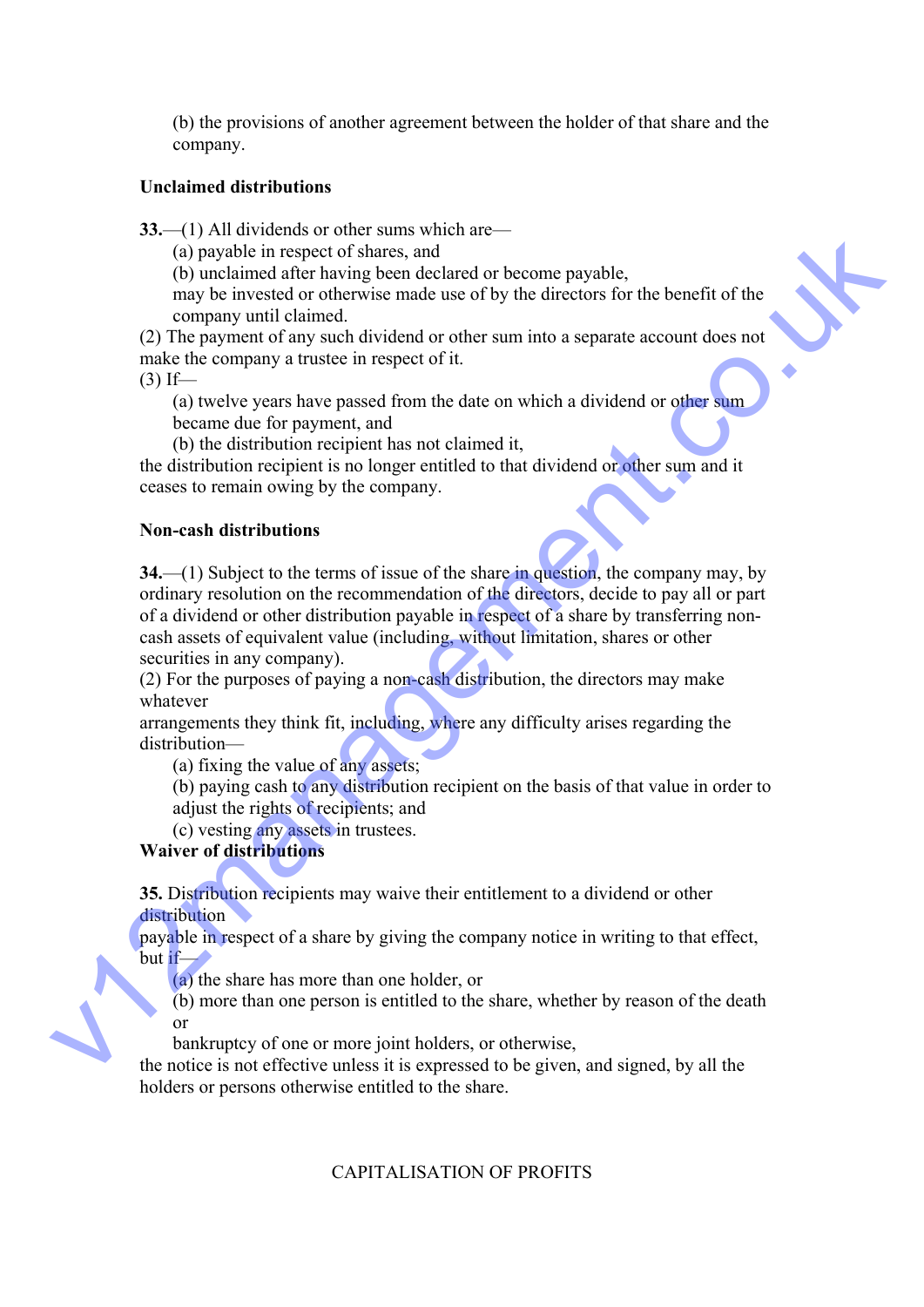### Authority to capitalise and appropriation of capitalised sums

36.—(1) Subject to the articles, the directors may, if they are so authorised by an ordinary

resolution—

(a) decide to capitalise any profits of the company (whether or not they are available for distribution) which are not required for paying a preferential dividend, or any sum standing to the credit of the company's share premium account or capital redemption reserve; and

(b) appropriate any sum which they so decide to capitalise (a "capitalised sum") to the persons who would have been entitled to it if it were distributed by way of dividend (the "persons entitled") and in the same proportions.

(2) Capitalised sums must be applied—

(a) on behalf of the persons entitled, and

(b) in the same proportions as a dividend would have been distributed to them. (3) Any capitalised sum may be applied in paying up new shares of a nominal amount equal to the capitalised sum which are then allotted credited as fully paid to the persons entitled or as they may direct. variables for distribution) which are not required for paying a preference in the company (whether or not they are available for distribution) which are not required for paying a preferencial<br>dividend, or any sum standing

(4) A capitalised sum which was appropriated from profits available for distribution may be applied in paying up new debentures of the company which are then allotted credited as fully paid to the persons entitled or as they may direct.

(5) Subject to the articles the directors may—

(a) apply capitalised sums in accordance with paragraphs (3) and (4) partly in one way and partly in another;

(b) make such arrangements as they think fit to deal with shares or debentures becoming distributable in fractions under this article (including the issuing of fractional certificates or the making of cash payments); and

(c) authorise any person to enter into an agreement with the company on behalf of all the persons entitled which is binding on them in respect of the allotment of shares and debentures to them under this article.

### PART 4

# DECISION-MAKING BY SHAREHOLDERS

ORGANISATION OF GENERAL MEETINGS

### Attendance and speaking at general meetings

 $37$ —(1) A person is able to exercise the right to speak at a general meeting when that person is in a position to communicate to all those attending the meeting, during the meeting, any information or opinions which that person has on the business of the meeting.

(2) A person is able to exercise the right to vote at a general meeting when—

(a) that person is able to vote, during the meeting, on resolutions put to the vote at the meeting, and

(b) that person's vote can be taken into account in determining whether or not such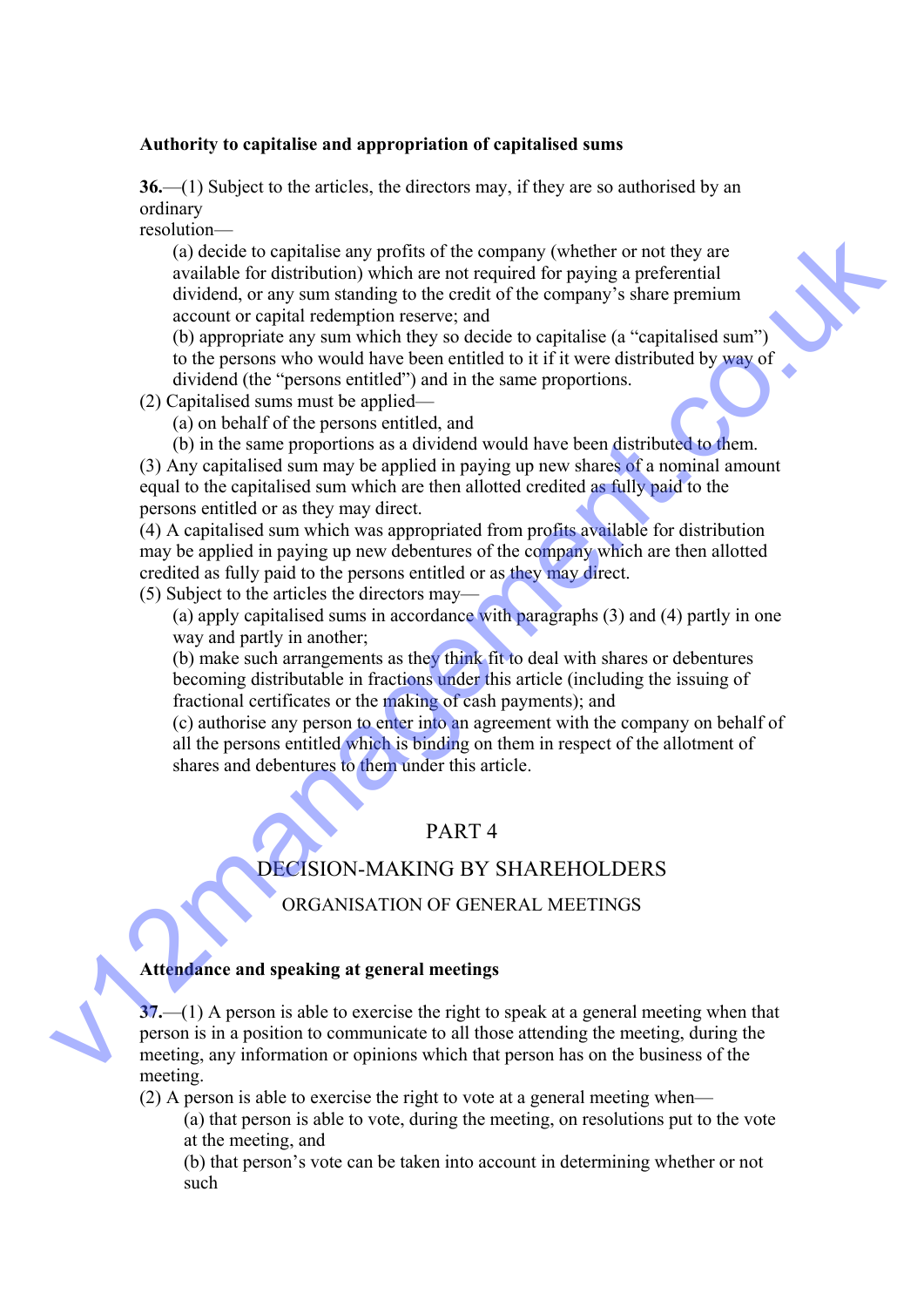resolutions are passed at the same time as the votes of all the other persons attending the meeting.

(3) The directors may make whatever arrangements they consider appropriate to enable those attending a general meeting to exercise their rights to speak or vote at it. (4) In determining attendance at a general meeting, it is immaterial whether any two or more members attending it are in the same place as each other.

(5) Two or more persons who are not in the same place as each other attend a general meeting if their circumstances are such that if they have (or were to have) rights to speak and vote at that meeting, they are (or would be) able to exercise them.

### Quorum for general meetings

38. No business other than the appointment of the chairman of the meeting is to be transacted at a general meeting if the persons attending it do not constitute a quorum.

### Chairing general meetings

39.—(1) If the directors have appointed a chairman, the chairman shall chair general meetings if present and willing to do so.

(2) If the directors have not appointed a chairman, or if the chairman is unwilling to chair the meeting or is not present within ten minutes of the time at which a meeting was due to start—

(a) the directors present, or

(b) (if no directors are present), the meeting,

must appoint a director or shareholder to chair the meeting, and the appointment of the chairman of the meeting must be the first business of the meeting.

(3) The person chairing a meeting in accordance with this article is referred to as "the chairman of the meeting".

### Attendance and speaking by directors and non-shareholders

40.—(1) Directors may attend and speak at general meetings, whether or not they are shareholders.

(2) The chairman of the meeting may permit other persons who are not—

(a) shareholders of the company, or

(b) otherwise entitled to exercise the rights of shareholders in relation to general meetings,

to attend and speak at a general meeting.

### Adjournment

41.—(1) If the persons attending a general meeting within half an hour of the time at which the meeting was due to start do not constitute a quorum, or if during a meeting a quorum ceases to be present, the chairman of the meeting must adjourn it. or more members attracting tracts in the same place as scale of the rational ageneral<br>rection Theorem terms who are not in the same place as each other attend a general<br>rection of their trieu members are such that if they

(2) The chairman of the meeting may adjourn a general meeting at which a quorum is present if—

(a) the meeting consents to an adjournment, or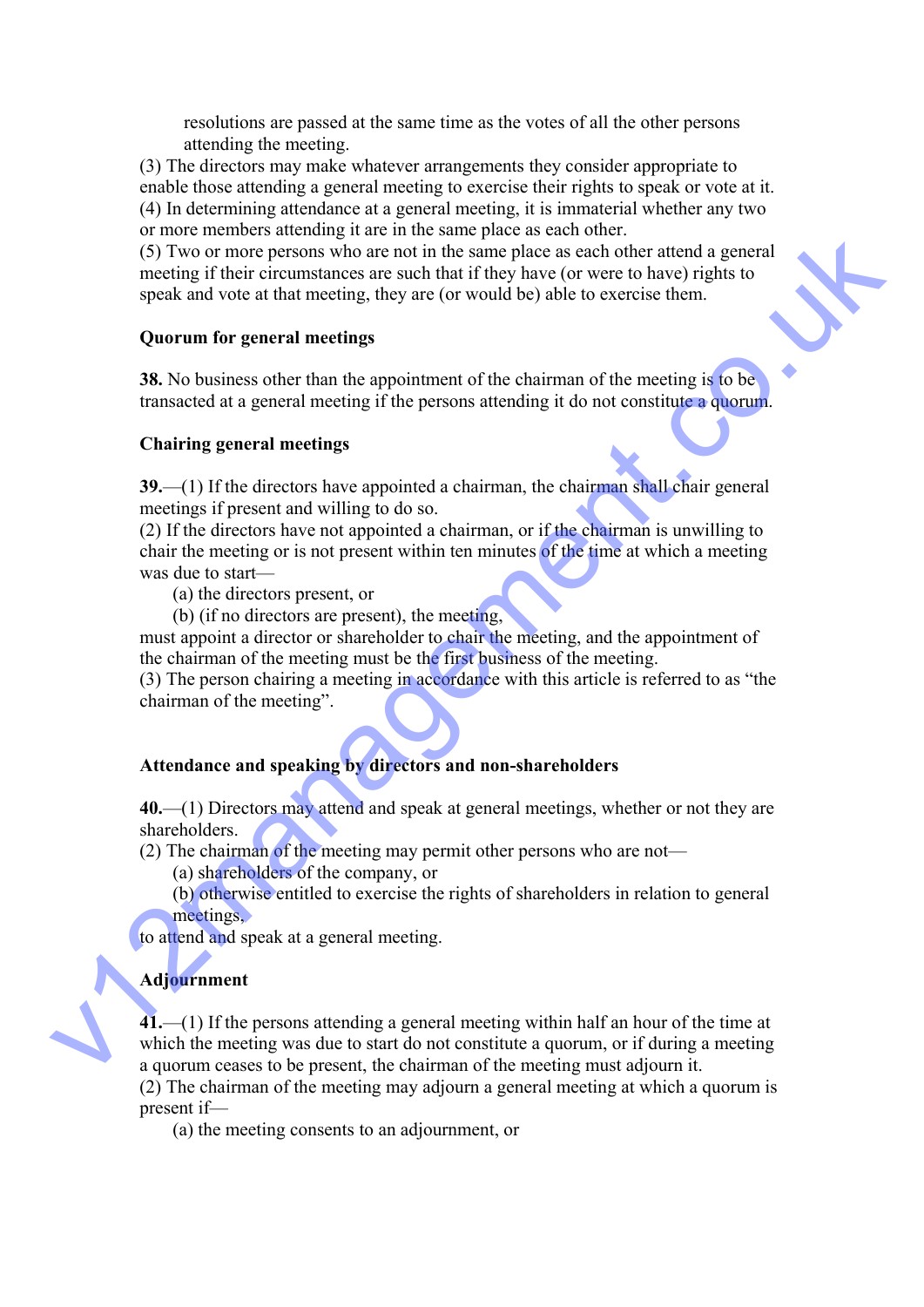(b) it appears to the chairman of the meeting that an adjournment is necessary to protect the safety of any person attending the meeting or ensure that the business of the meeting is conducted in an orderly manner.

(3) The chairman of the meeting must adjourn a general meeting if directed to do so by the meeting.

(4) When adjourning a general meeting, the chairman of the meeting must— (a) either specify the time and place to which it is adjourned or state that it is to continue at a time and place to be fixed by the directors, and (b) have regard to any directions as to the time and place of any adjournment which have been given by the meeting. (4) Which adjouncing a goarcal mectang, the chairman of the mectang num-<br>
(a) either specify the time and place to which it is adjourned or state that it is to<br>
continue at a time and place to firstelly the directors, and

(5) If the continuation of an adjourned meeting is to take place more than 14 days after it was adjourned, the company must give at least 7 clear days' notice of it (that is, excluding the day of the adjourned meeting and the day on which the notice is given)—

(a) to the same persons to whom notice of the company's general meetings is required to be given, and

(b) containing the same information which such notice is required to contain. (6) No business may be transacted at an adjourned general meeting which could not properly have been transacted at the meeting if the adjournment had not taken place.

### VOTING AT GENERAL MEETINGS

### Voting: general

42. A resolution put to the vote of a general meeting must be decided on a show of hands unless a poll is duly demanded in accordance with the articles.

### Errors and disputes

43.—(1) No objection may be raised to the qualification of any person voting at a general

meeting except at the meeting or adjourned meeting at which the vote objected to is tendered, and every vote not disallowed at the meeting is valid.

(2) Any such objection must be referred to the chairman of the meeting, whose decision is final.

### Poll votes

44.—(1) A poll on a resolution may be demanded—

(a) in advance of the general meeting where it is to be put to the vote, or (b) at a general meeting, either before a show of hands on that resolution or immediately after the result of a show of hands on that resolution is declared.

(2) A poll may be demanded by—

(a) the chairman of the meeting;

(b) the directors;

(c) two or more persons having the right to vote on the resolution; or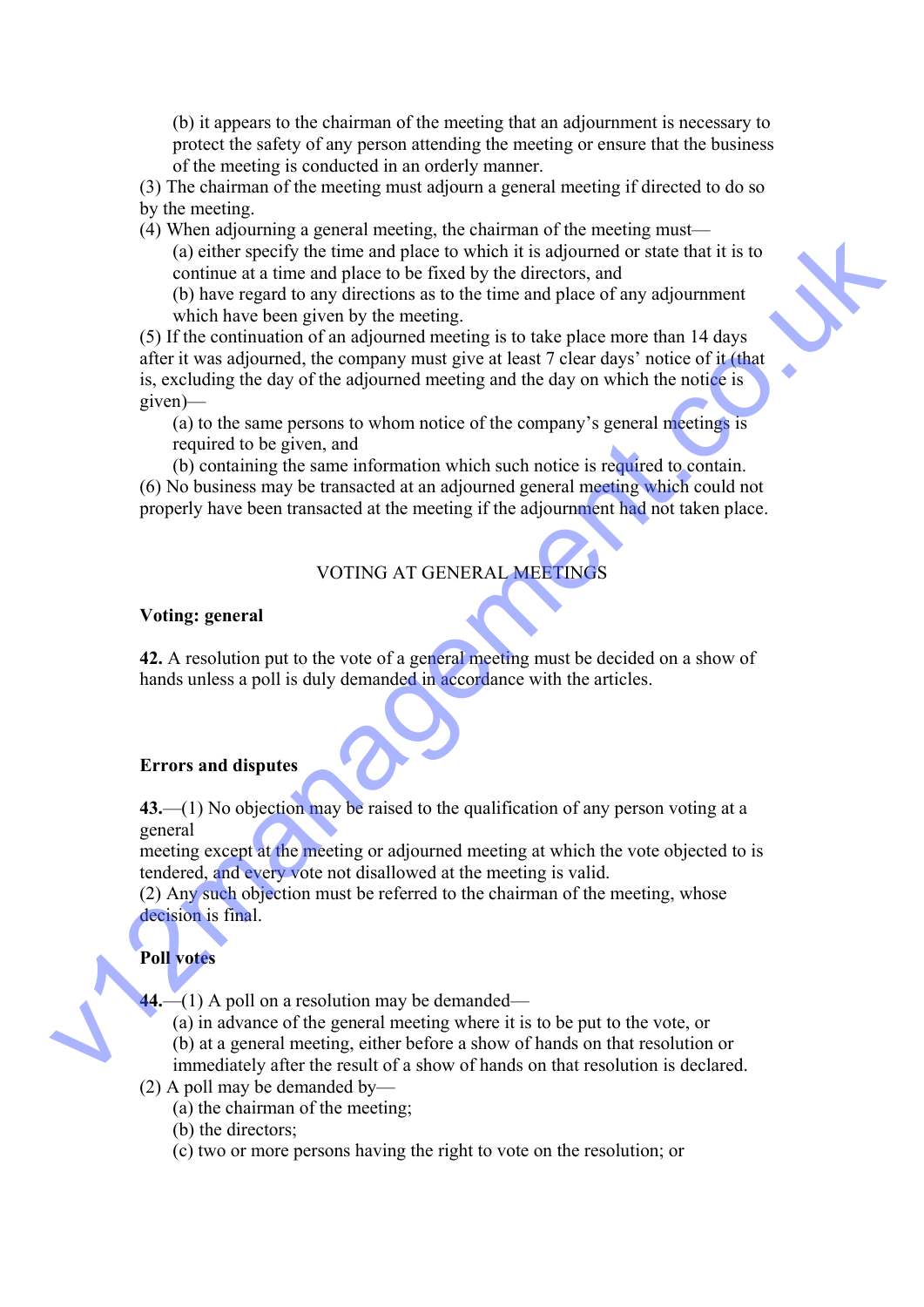(d) a person or persons representing not less than one tenth of the total voting rights of all the shareholders having the right to vote on the resolution.

(3) A demand for a poll may be withdrawn if—

(a) the poll has not yet been taken, and

(b) the chairman of the meeting consents to the withdrawal.

(4) Polls must be taken immediately and in such manner as the chairman of the meeting directs.

### Content of proxy notices

45.—(1) Proxies may only validly be appointed by a notice in writing (a "proxy notice")

which—

(a) states the name and address of the shareholder appointing the proxy;

(b) identifies the person appointed to be that shareholder's proxy and the general meeting in relation to which that person is appointed;

(c) is signed by or on behalf of the shareholder appointing the proxy, or is authenticated in such manner as the directors may determine; and

(d) is delivered to the company in accordance with the articles and any

instructions contained in the notice of the general meeting to which they relate. (2) The company may require proxy notices to be delivered in a particular form, and

may

specify different forms for different purposes.

(3) Proxy notices may specify how the proxy appointed under them is to vote (or that

the proxy is to abstain from voting) on one or more resolutions.

(4) Unless a proxy notice indicates otherwise, it must be treated as—

(a) allowing the person appointed under it as a proxy discretion as to how to vote on any ancillary or procedural resolutions put to the meeting, and

(b) appointing that person as a proxy in relation to any adjournment of the general meeting to which it relates as well as the meeting itself.

### Delivery of proxy notices

46.—(1) A person who is entitled to attend, speak or vote (either on a show of hands or on a poll) at a general meeting remains so entitled in respect of that meeting or any adjournment of it, even though a valid proxy notice has been delivered to the company by or on behalf of that person. (4) Polis must be taken immediately and in such manner as the chairman of the<br>
meeting directs.<br> **Content of proxy motices**<br> **Content of proxy motices**<br> **Content of proxy motices**<br> **Content of proxy motices**<br> **Content of** 

(2) An appointment under a proxy notice may be revoked by delivering to the company a notice in writing given by or on behalf of the person by whom or on whose behalf the proxy notice was given.

(3) A notice revoking a proxy appointment only takes effect if it is delivered before the start of the meeting or adjourned meeting to which it relates.

(4) If a proxy notice is not executed by the person appointing the proxy, it must be accompanied by written evidence of the authority of the person who executed it to execute it on the appointor's behalf.

### Amendments to resolutions

47.—(1) An ordinary resolution to be proposed at a general meeting may be amended by ordinary resolution if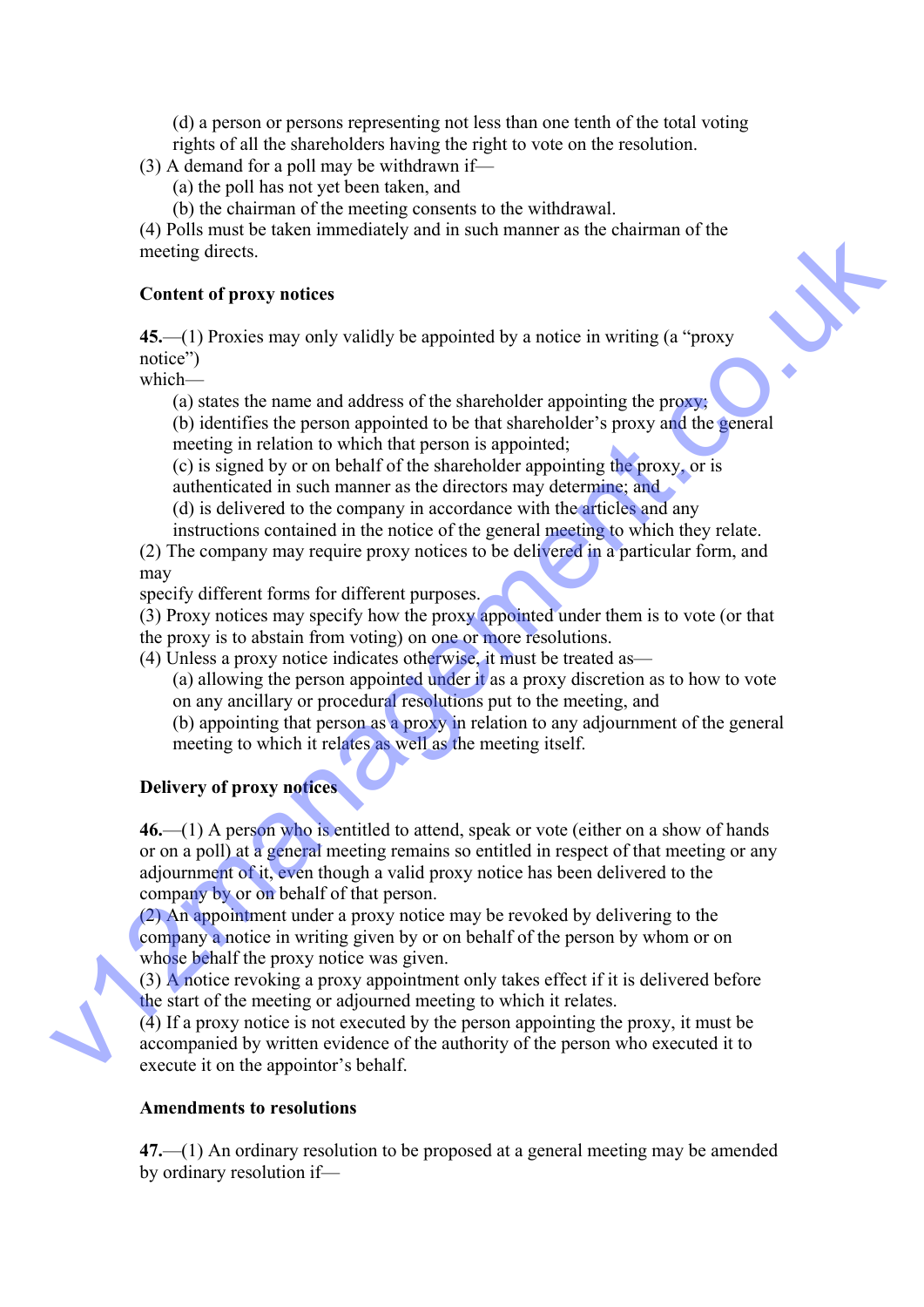(a) notice of the proposed amendment is given to the company in writing by a person entitled to vote at the general meeting at which it is to be proposed not less than 48 hours before the meeting is to take place (or such later time as the chairman of the meeting may determine), and

(b) the proposed amendment does not, in the reasonable opinion of the chairman of the meeting, materially alter the scope of the resolution.

(2) A special resolution to be proposed at a general meeting may be amended by ordinary resolution, if—

(a) the chairman of the meeting proposes the amendment at the general meeting at which the resolution is to be proposed, and

(b) the amendment does not go beyond what is necessary to correct a grammatical or other non-substantive error in the resolution.

(3) If the chairman of the meeting, acting in good faith, wrongly decides that an amendment to a resolution is out of order, the chairman's error does not invalidate the vote on that resolution.

### PART 5

### ADMINISTRATIVE ARRANGEMENTS

### Means of communication to be used

48.—(1) Subject to the articles, anything sent or supplied by or to the company under the articles may be sent or supplied in any way in which the Companies Act 2006 provides for documents or information which are authorised or required by any provision of that Act to be sent or supplied by or to the company. of the metallip anticially at the costopion of the proposed at a general meeting may be amended by<br>
columps prediction, if—<br>
(a) the chairman of the meeting proposes the amendment at the general meeting<br>
(a) the chairman

(2) Subject to the articles, any notice or document to be sent or supplied to a director in

connection with the taking of decisions by directors may also be sent or supplied by the means by which that director has asked to be sent or supplied with such notices or documents for the time being.

(3) A director may agree with the company that notices or documents sent to that director in a particular way are to be deemed to have been received within a specified time of their being sent, and for the specified time to be less than 48 hours.

### Company seals

 $49.$  (1) Any common seal may only be used by the authority of the directors.

(2) The directors may decide by what means and in what form any common seal is to be used.

(3) Unless otherwise decided by the directors, if the company has a common seal and it is

affixed to a document, the document must also be signed by at least one authorised person in the presence of a witness who attests the signature.

(4) For the purposes of this article, an authorised person is—

(a) any director of the company;

(b) the company secretary (if any); or

(c) any person authorised by the directors for the purpose of signing documents to which the common seal is applied.